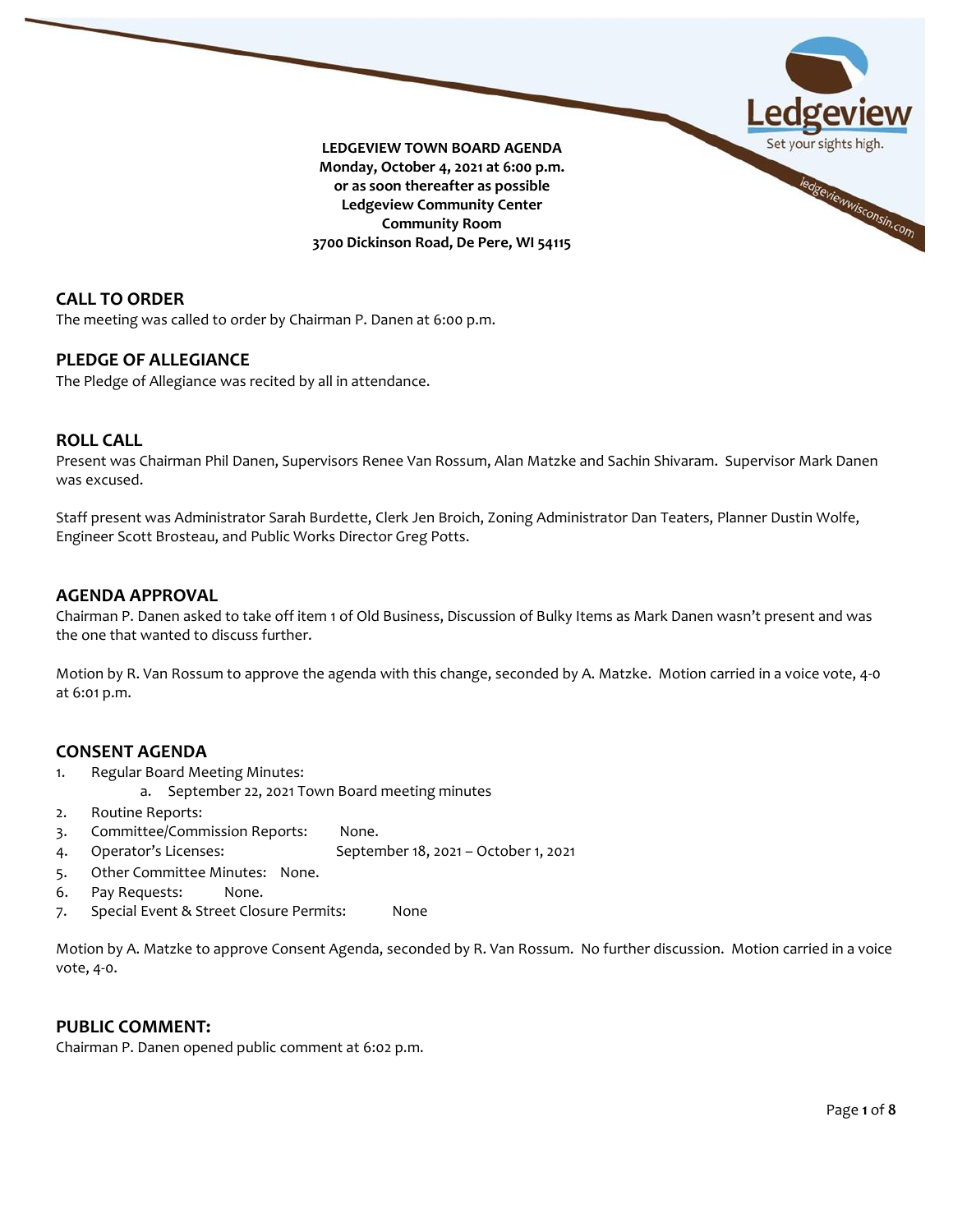Noticing the audience, P. Danen asked if anyone had anything they wanted to speak about pertaining to items that were not on the agenda, now was the time as there were no public hearings.

A few members of the audience were present to talk about Item 2 under Zoning and Planning regarding Grand Ridge Estates.

Chairman P. Danen asked the Board if they were okay with opening the floor up for discussion during that agenda item to which the Board agreed.

After a call for additional comments, public comment was closed at 6:03 p.m.

## **PUBLIC HEARING:**

None.

## **ZONING & PLANNING:**

1. **Discuss and act on** recommendation from Zoning and Planning Commission on the request by Steve Bieda of Mau & Associates, on behalf of Gearin Green (owner) for a proposed land division of parcels D-87, D-87-9, and D-392, 4500 Scenic Way, creating two lots.

> Staff presented with background stating The properties total 23.4 acres and have been used for a one (1) estate residence. A concept review was conducted in July 2020. Two concepts were provided for review showing the creation of 3 or 4 lots ranging from 1.5 acres to 2 acres. The ZPC indicated that they were supportive of the alternative creating four (4), approximately 1.5 acre lots that front along Scenic Way.

The existing residence is located on parcel D-392 which has no direct frontage to Scenic Way. The proposed concept reconfigured the parcels with the existing residence to provide frontage along Scenic Way to comply with Town regulations.

The adopted Official Map illustrates a right-of-way connection from Scenic Way to Wayne Lane. The ZPC expressed that a 70-foot right-of-way dedication of Scenic Way to the southern lot line of Parcel D-87 will be required with a future certified survey map.

At this time, the petitioner is proposing to reconfigure the lots to "create" one, 1-acre lot along Scenic Way. The parcels with the existing residence will not be reconfigured, and the residence will not have direct frontage along Scenic Way. No ROW dedication extending Scenic Way is proposed at this time.

The property is currently zoned to R-R, Rural Residential. The existing homes on Scenic Way are currently served by public water and sanitary. The Town has typically required the development lands to be rezoned to the R-1, Single-Family District. Much of the surrounding lands are zoned Rural Residential, and rezoning to the R-1 District would not be well received by the neighbors

Lots in the R-R District are required to have 150-feet of frontage and 60,000 SF in area. The proposed Lot 1 does not meet the minimum area requirements.

Lot 1 will access Scenic Way directly. The adopted Official Map illustrates right-of-way connection from Scenic Way to Wayne Lane. The ZPC was very clear with the property owner that a 70-foot dedication of Scenic way to the southern lot line of Parcel D-87 will be required with any future CSM.

Property owners have no intention of doing any other development; Planning Commission made the recommendation that should any other development happen out there that the dedication of Scenic Way would be required at that time.

Chairman P. Danen requested a motion to approve.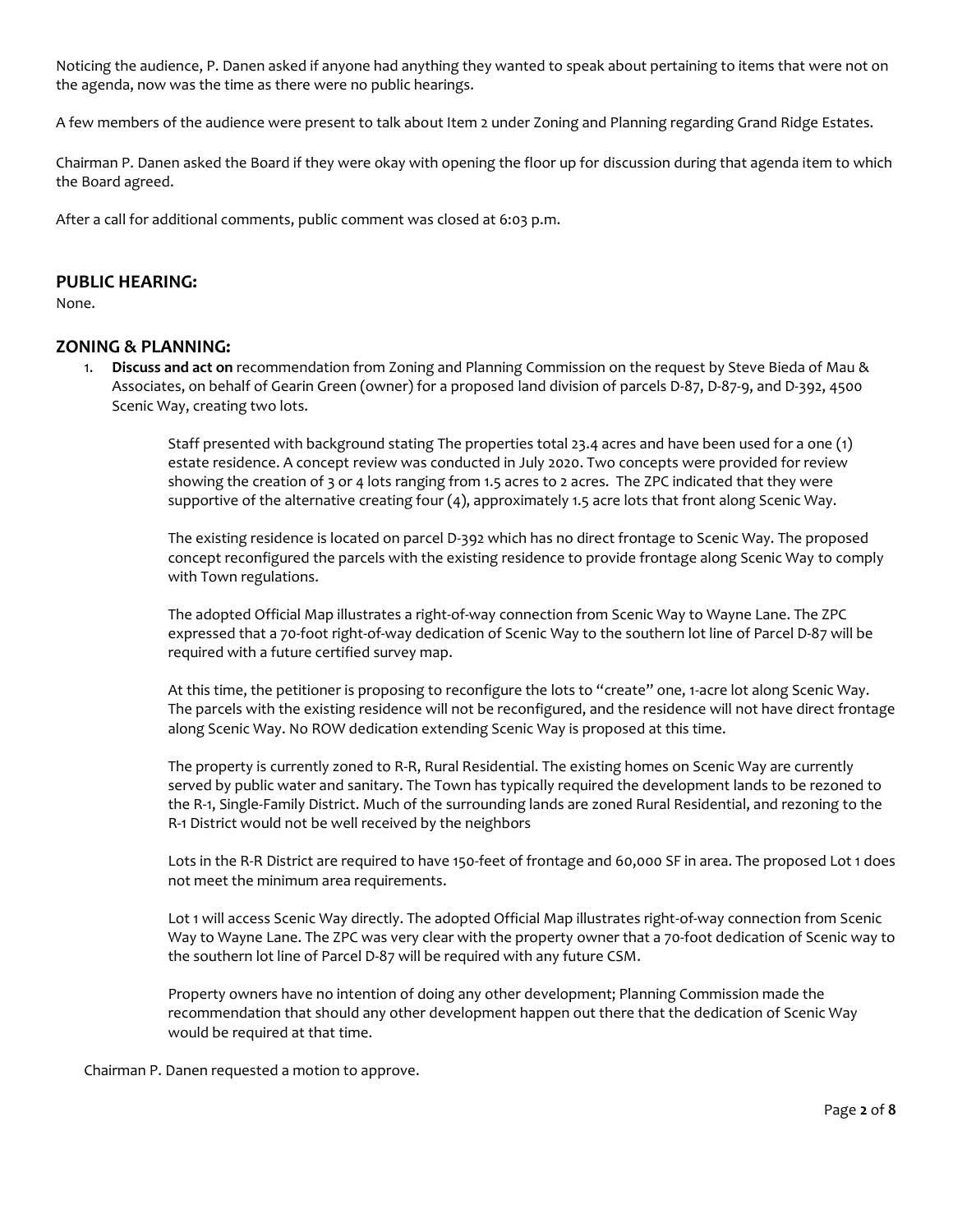Motion made by R. Van Rossum to approve the CSM with the following conditions listed from Zoning and Planning:

- 1. All setbacks shall be denoted on the CSM.
- 2. Notation added to the CSM specifying that any future land division of Lot 2 shall require the dedication of a 70 foot right-of-way for Scenic Way extending to the southern lot line.

3. Any technical corrections are required by the Town Engineer or Brown County prior to Town signatures. Motion seconded by S. Shivaram to approve. No further discussion. Motion carried unanimously.

2. **Discuss and act on** recommendation from Zoning and Planning Commission on the request by Steve Bieda of Mau & Associates, on behalf of Ryan Radue (owner) for a preliminary plat, Grand Ridge Estates Second Addition, including parcel D-450, located on Wayne Lane.

> Staff presented with background about Grande Ridge Estates development which was approved in 2017 for 56 lots and a series of outlots on approximately 37.1 acres. The first addition to Grand Ridge Estates was approved in May 2021 for 20 lots and 5 outlots. The petitioner is now requesting the review and approval of a Preliminary Plat for the next phase (Second Addition), which entails 37 lots and 2 outlots.

> Lots were rezoned in January 2017 from A-2 to the R-1, Residential District. Lots are required to have a minimum width of 90-feet at the base setback line, and minimum area of 12,000 square feet. All the lots meet or exceed these width and area requirements.

> Primary access to the development is from Wayne Lane off CTH X (Heritage Road). The collector for this phase of the development is proposed off Wayne Lane to run north and then east along the northern property line to Royal Vista Trail. A 70-foot dedication of right-of-way is illustrated. The technical details for this "road" have not been determined. While not specifically a concern at this time, the Town Engineer and Public Works Director will sort out those details prior to the Final Plat being submitted and include in the Development Agreement.

> Future 70-foot ROW connections to Heritage Heights Street to the west and Scenic Drive to the north are illustrated. While there have been concerns expressed by neighbors about these connections, they are a part of the Official Map to ensure proper circulation, safety, and connectivity. The Anderson (Green) family that own the land to the north will be required to dedicate ROW extending Scenic Way to the south with any future land divisions. There is no timeframe for the actual construction of a Scenic Way, but getting the dedications for connections is a Town priority at this time.

The ZPC recommended that the preliminary plat be approved by the Town Board subject to the following conditions:

- 1. Notation should be added to the Plat specifying that sidewalks and street trees will be required along all public rights-of-way and that demarcated and signed on-street bicycle lanes will be required along the arterial right-of-way for the extent of the phase area.
- 2. All construction access to be provided only from CTH X through Wayne Lane.
- 3. Technical issues highlighted in this memo, and as raised by the Town Engineer and Brown County.

Town Board concurred once again that any future development should have a connection to CTH X.

Town Engineer didn't have any additional comments, just made clear that the developer pays for that up front. If a connection was not made, then they would need to figure out where the connection of water will come from. It has to be somewhere in the middle of Outlot 5, as sewer will have to come from the north as it should be located at the highest point of the hill. There will have to be a connection to Heritage at some point.

P. Danen made a motion to open up the floor for discussion, seconded by S. Shivaram at 6:10 p.m. that passed by a voice vote 4-0.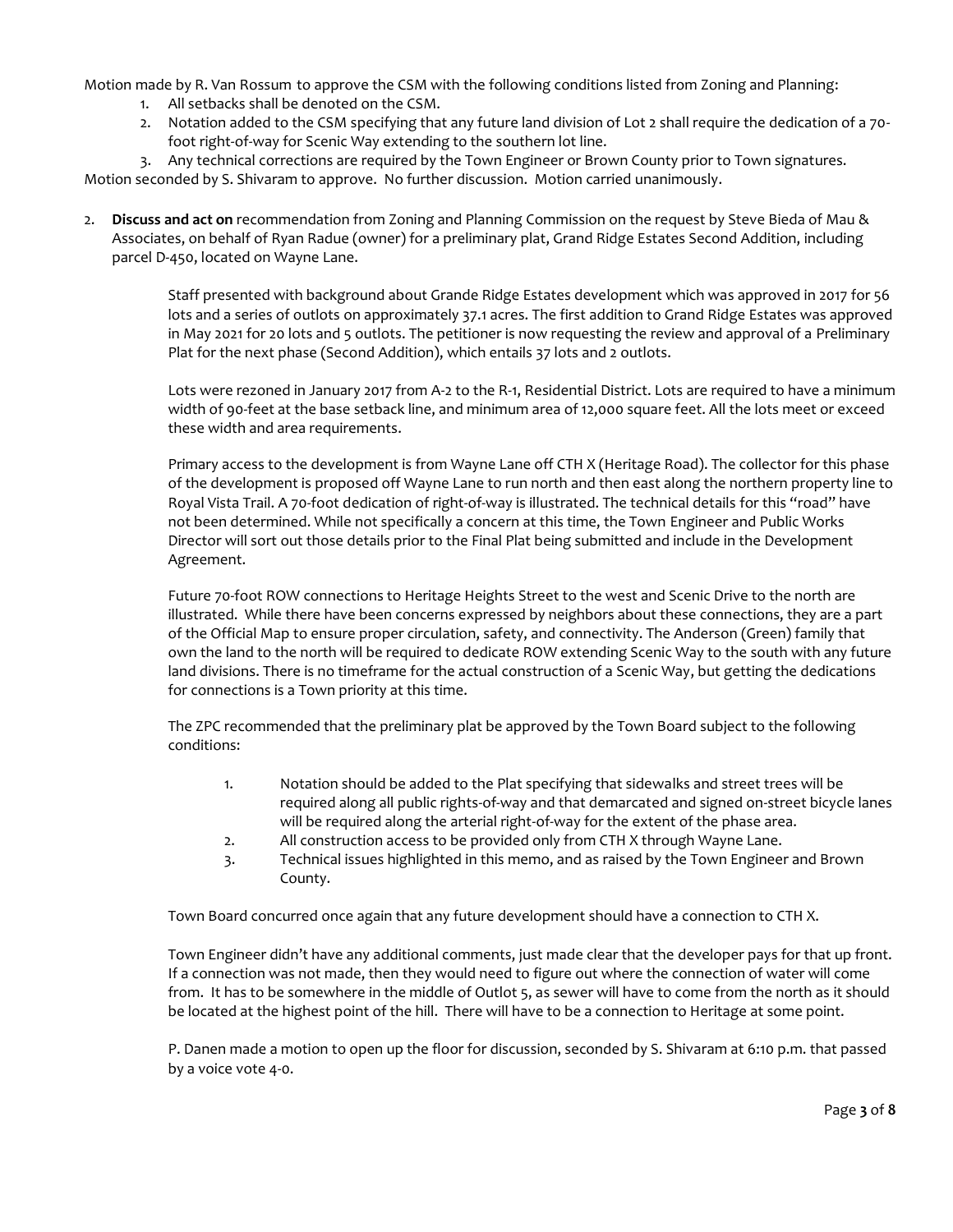Residents present in the audience were concerned with Heritage Heights (just west of this preliminary plat) and wanted to make sure focus was on Outlot 5.

### Attorney Warren Wanezek is speaking on behalf of Carl and Mary Ellen Kuehne at 4479 Heritage Heights Road:

Atty. W. Wanezek wanted clarification asking the Planner if there was only one access road to Heritage being included in the preliminary plat, and asked if that is the one that connects with Heritage Heights. Atty. W. Wanezek also asked why Heritage Heights and the access road were included in the plat if it's not being approved at this time.

Staff explained that is a part of the process, and it wouldn't actually be dedicated until the final plat. Staff also explained that the Town Engineer had said it would be recommended to the Town that the connection be constructed at some point.

Atty. W. Wanezek asked again if it is not being approved in any way shape or form tonight if this plat gets approved.

Staff further clarified by stating in the long road, it will all connect from the original Grand Ridge Development down to CTH X; what that road looks like has not been determined. It's usually something that gets sorted out between preliminary planning and final planning.

Atty. W. Wanezek spoke on behalf of the concerned residents that were present, asking what the future would look like if this plat were to be approved and there is a road and access to Heritage Heights.

Chairman P. Danen reiterated that the drawing of the preliminary plat is what is up for approval; with it being a preliminary plat, there are obviously changes and details that can get worked out, but the plan is to approve what is submitted.

Chairman P. Danen instructed all to keep comments up to three minutes, and to direct questions to the Board. It wasn't the opportunity to engage and go back and forth with staff. If questions were had, they were to be for the Board.

#### Rebecca Afshar - 4437 Heritage Heights:

Concern is the connection to Heritage Heights. At the top of the hill, it's a very narrow, steep and older country road with few residents. The access from Heritage Heights to Heritage Road got through what the County deemed as ESA (Environmentally Sensitive Area) so if any improvements do occur, further to the south at the end of Heritage Road, there is a significant slope, ESA to the road, and the long term impact is pretty significant. (in talking about the unnamed road) There's been the suggestion of urbanizing that road to curb and gutter, and providing utilities up that road. Ms. Afshar asked what the benefit is of that unnamed road. She's heard reference to utilities potentially providing service to that Outlot, or to some of the newer lots at the top of Heritage Heights. Believes that are other ways to provide services into Heritage Heights besides a full road. Ms. Afshar suggests an easement, or a bike path but thinks the full impact of a road would be a great concern as to how it affects Heritage Heights. Ms. Afshar handed out images of what Heritage Heights and the road look like now, including the elevation.

Chairman P. Danen wanted to be clear that Ms. Afshar objection to the preliminary plat was the unnamed road into Heritage Heights. Ms. Afshar went on to explain that if a house were to be built on the Outlot, the significant slope is a concern and was challenging to not see contouring lines and not see the elevations on the preliminary plat.

S. Shivaram wanted to restate Ms. Afshar objection, stating it is the connection from this new neighborhood to Heritage Heights, and she would rather not see any connection.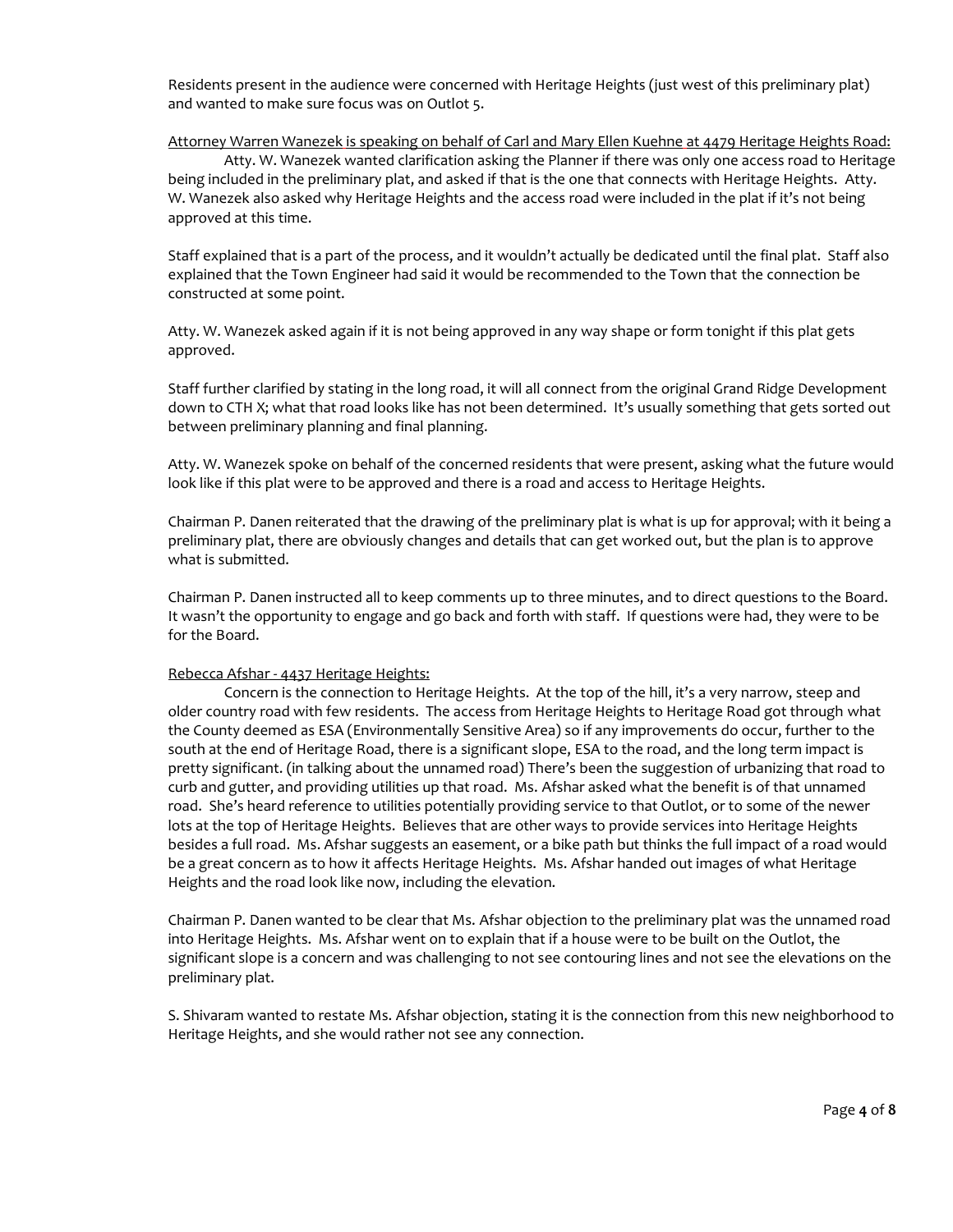Dave Wouters – 4600 Heritage Heights:

Mr. Wouters wanted to clarify that the access to Heritage Road, down where Wayne Lane is shown, was to be vacated.

Staff interjected and wanted to make clear that the new road will connect a small portion of existing Wayne Lane to CTH X, and only a small portion of Wayne Lane will actually be vacated. The new road will still tie in with the subdivision and will still have a direct connection toe CTH X.

Mr. Wouters stated that the issue the Board had earlier when the first addition was approved was that there had to be access to Heritage. There is in fact going to be a connection to Heritage from CTH X without Heritage Heights being connected.

Atty. W. Wanezek spoke about the length of time both the Kuehene's and Afshar's have lived on that road in their homes and have a lot invested as taxpayers with the Town of Ledgeview. Seeing the potential for all those new lots, it's understandable that there will be substantial changes that need to be made with utilities but that won't benefit the residents of Heritage Heights one bit. It would be onerous of them if utilities had to be run up heritage Heights as the Kuehene's own both sides of that road. Concerned about the special assessments, how it will change the character of the neighborhood and how it will change dramatically if Heritage Heights is attached to this new subdivision. Believes that a traffic study should be done as there will be a substantial change in the traffic patterns if access to Heritage Heights was permitted.

Chairman P. Danen asked if anyone else wanted to be heard. Supervisor S. Shivaram asked why a second access would be needed or is required.

Staff explained there are numerous reasons you want multiple connections between neighborhoods, some being sidewalks, bike lanes, walking paths, big utilities, public safety needs, and more efficient movement so that people in the neighborhoods don't need to go to CTH X for every trip to get out of the subdivision. Having alternative access points is important so everyone isn't on one roadway, which is why the Town has requirements to improve mobility for things other than vehicles.

Chairman P. Danen asked staff Engineer to clarify that the utilities are for the unnamed road and not going to Heritage Heights.

Staff explained that Outlot 5 comes to the top of the hill; as you go north from the unnamed road you go downhill. Storm water will have to come from the west off of CTH GV going thru Wouters property to ultimately service Outlot 5. As far as the location of that unnamed road, they looked at possibly sending the east-west road to the west as a different connection to CTH GV, however there is quite a hill there with approx. fourteen percent grade in order to make that as compared to where it is now at a three percent grade; even farther north, the grade is too steep as well. They also don't' want additional traffic going down Heritage Heights Road as that roadway isn't enough footage for right-of-way, looking at adding stop signs on Heritage Heights as well as the unnamed road to make it a longer travel time so people take the main thoroughfare down to CTH X.

Chairman P. Danen asked if anyone else had any questions. Supervisory S. Shivaram asked if it was final approval.

P. Danen stated it was approval for the preliminary plat, being approved with recommendations which are notations for sidewalk construction only through Wayne Lane and technical issues.

Ms. Afshar spoke to the Board wanting to highlight that utilities can be provided to that area in other ways than a road.

Chairman P. Danen asked if anyone else had any questions.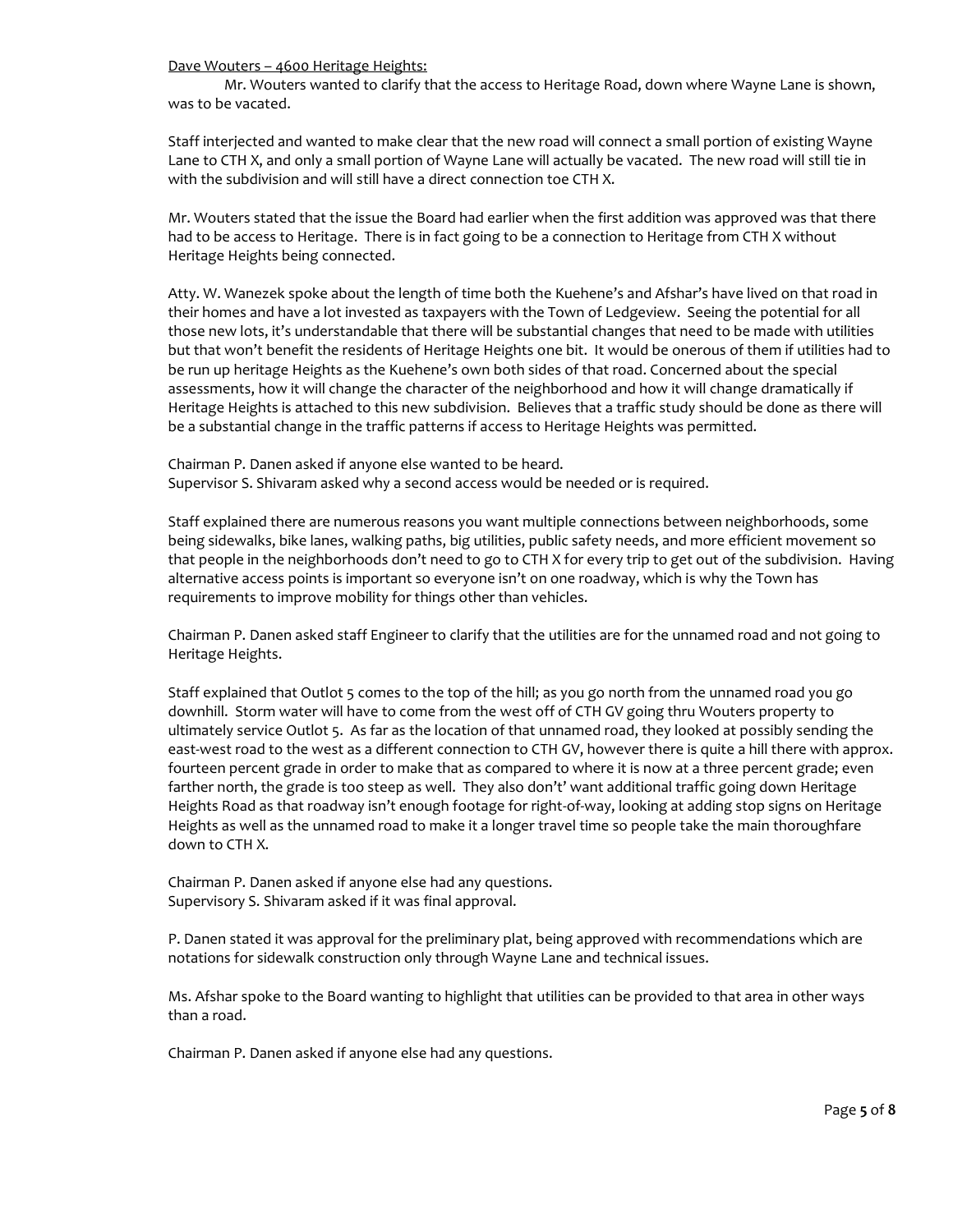Dave Wouters - 4600 Heritage Heights:

Mr. Wouters wanted clarification as he understood there was a responsibility from the first development off of Oak Ridge Circle there was supposed to be an exit off of CTH X. Asked if this was the road in question.

Chairman called out twice for one last opportunity for public comment. Chairman closed the floor and brought it back to the Board from open comments at 6:34 p.m.

Staff explained and summarized the preliminary planning process at the town level.

Supervisor S. Shivaram stated from his perspective he doesn't see a compelling reason for that unnamed road and having it connect the two neighborhoods. In the interest of preserving the rustic view of the neighborhoods, does not see a reason to have it.

P. Danen asked Steve Bieda with Mau & Associates asking if the developer would be willing to adjust the plat without the unnamed road. Didn't see an issue with that, even if the developer added a walk through. That would allow the Town to potentially get utilities someday.

P. Danen asked what the developer had planned to do with the spot between the unnamed road and CTH X. Mr. Bieda stated it was a unique spot; the reason it is an Outlot right now is because the only goal was to get a connection to CTH X, and is actually a big burden. Right now on the preliminary plat there is a cul-de-sac with a single family residence, or smaller single family lots but they aren't worried about planning that now. Chairman asked if he could plat over from the unnamed road west, and south, to plat out what is to be expected. However, Mr. Bieda isn't asking for that now. If anything different were to happen, it would have to come back to Town Board for approval.

Mr. Bieda asked to approve the preliminary plat with possibly getting rid of the 'stub' unnamed road.

Staff advised if getting rid of 'stub', the recommendation would be that there is some kind of trail connectivity, shifted to the north farther.

Chairman P. Danen requested a motion to approve the preliminary plat.

Staff Engineer made caution against having a little trail of sorts, and anyone between Oak Ridge and CTH X now has to go to Oak Ridge or CTH X to get to CTH GV, so a connection through that area dedicated, bike, paved or something else substantial with green space on either side.

Motion made by R. Van Rossum to approve the preliminary plat with the changes of removing the unnamed 'stub' road, along with the recommendation from Zoning and Planning, subject to the developer addressing the following:

- 1. Notation should be added to the Plat specifying that sidewalks and street trees will be required along all public rights-of-way and that demarcated and signed on-street bicycle lanes will be required along the arterial rightof-way for the extent of the phase area.
- 2. All construction access to be provided only from CTH X through Wayne Lane.
- 3. Technical issues highlighted in this memo, and as raised by the Town Engineer and Brown County; as well as having the developer work with staff to reconfigure the west side of the plat with access that is suitable to the staff as far as utilities, be that trail access or otherwise;

Motion was seconded by M. Danen to approve. No further discussion. Motion carried unanimously.

3. **Discuss and act on** recommendation from Zoning and Planning Commission on the request by Steve Bieda of Mau & Associates, on behalf of Kenneth Geurts (owner) for a proposed land division of parcel D-191, 3900 Bower Creek Road, creating two lots.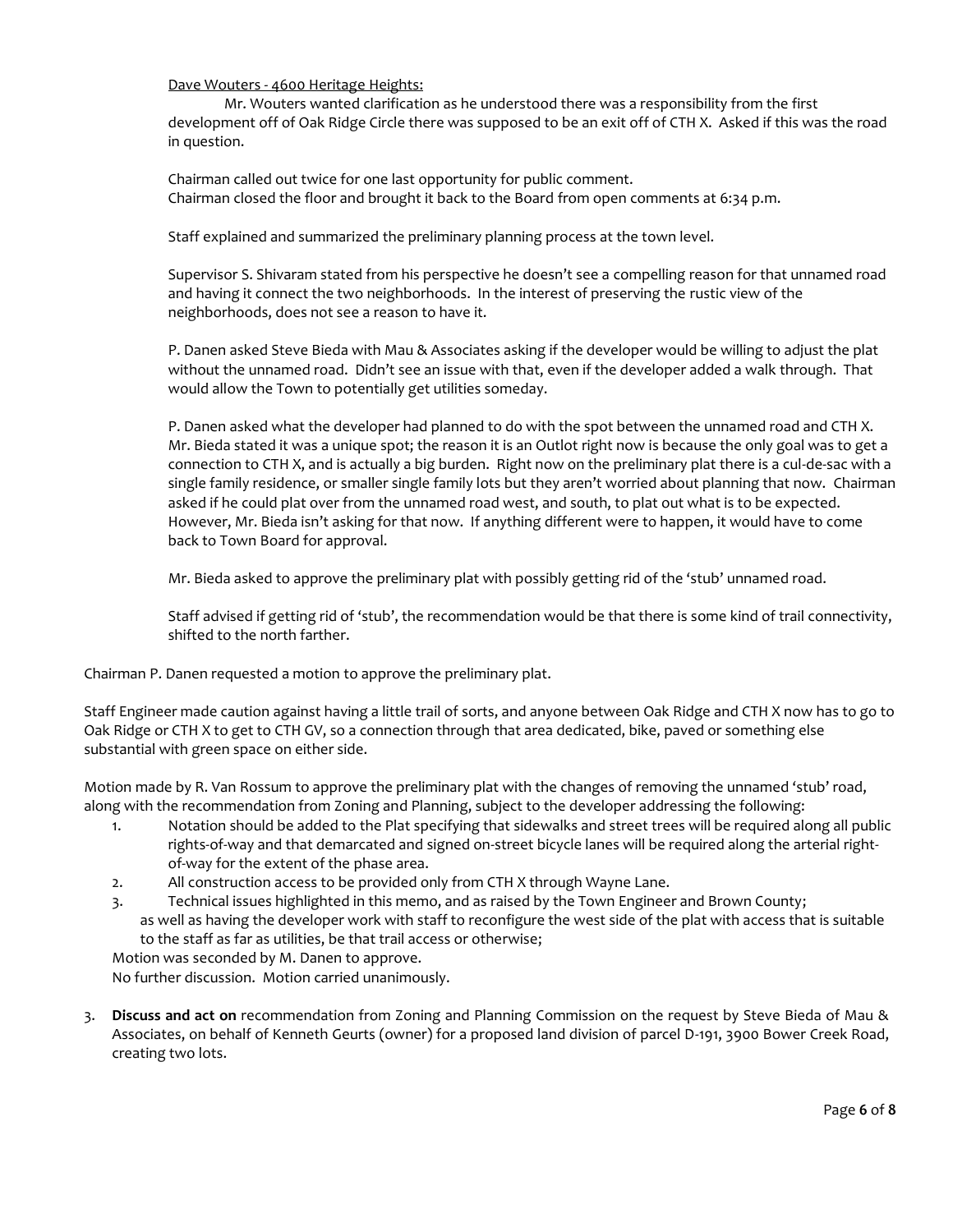Staff presented the background from the petitioner is requesting the approval of a two (2) lot CSM from the existing 5-acre parent parcel. The existing parcel contains 4 structures including a residence and 3 outbuildings (at least one of which houses animals), septic, and a well. There is also a temporary structure on site which is not shown on the CSM. Two unnamed navigable streams cross the parcel on the far west and east, respectively.

As a result of the recent utility installation and road reconstruction, the petitioner is intent on creating a second parcel fronting along Bower Creek Road for future sale and expected construction of a single-family residence.

The existing parcel, Lot 1, is zoned R- R, Rural Residential. Lot 1 will be 192,791 SF (4.43 acres), contain all the existing structures, and retain its R- R zoning.

Lot 2 will be at the northeast corner, separated from Lot 1 by a navigable stream, and be 24,042 SF (0.55 acres). A rezoning for Lot 2 to R-1 accompanies this CSM.

At their September 23, 2021 meeting the ZBA approved Exception to the total number of horses (3) kept on the property exceeding the permitted number of horses (2) for Lot 1 at 4.43 acres, and a variance of feet to the minimum setback requirement on Lot 1 to accommodate an existing accessory structure.

Motion made by R. Van Rossum to approve with recommendations made by Zoning and Planning to approve the CSM, conditioned on the following:

- 1. Rezoning of Lot 2 to R-1, Residential District.
- 2. The land division must comply with the regulations of Chapter 135 as outlined above unless variances or exceptions to the Code are approved by the ZBA for the following:
	- a. Exception to the total number of horses (3) kept on the property exceeding the permitted number of horses (2) for Lot 1 at 4.43 acres. This exception should run with the property until the time of sale.
	- b. Variance for one (1) additional accessory structures on Lot 1, exceeding the maximum number of permitted accessory structures by 1 (3 total accessory structures).
	- c. Variance of 7.6 feet to the minimum setback requirement on Lot 1 of 10 feet to accommodate.
	- d. an existing accessory structure.
- 3. Denote the square footages of all the structures shown on the CSM.
- 4. Add a note on the CSM that Lot 1 shall connect to municipal services at the time of sale of the Lot.
- 5. Any technical corrections required by the Town Engineer or Brown County prior to Town signatures, including the change in Town Clerk;

Motion seconded by A. Matzke. No further discussion. Motion carried unanimously in a voice vote 4-0.

### **OLD BUSINESS:**

1. Continued discussion on Large Bulky Item Drop Off.

Tabled and to be discussed at next Town Board.

### **NEW BUSINESS:**

None.

### **COMMUNICATIONS:**

1. Recognition of Fire Prevention Week October 3-9, 2021. Thanked Chief Guns.

### **ORDINANCES:**

None.